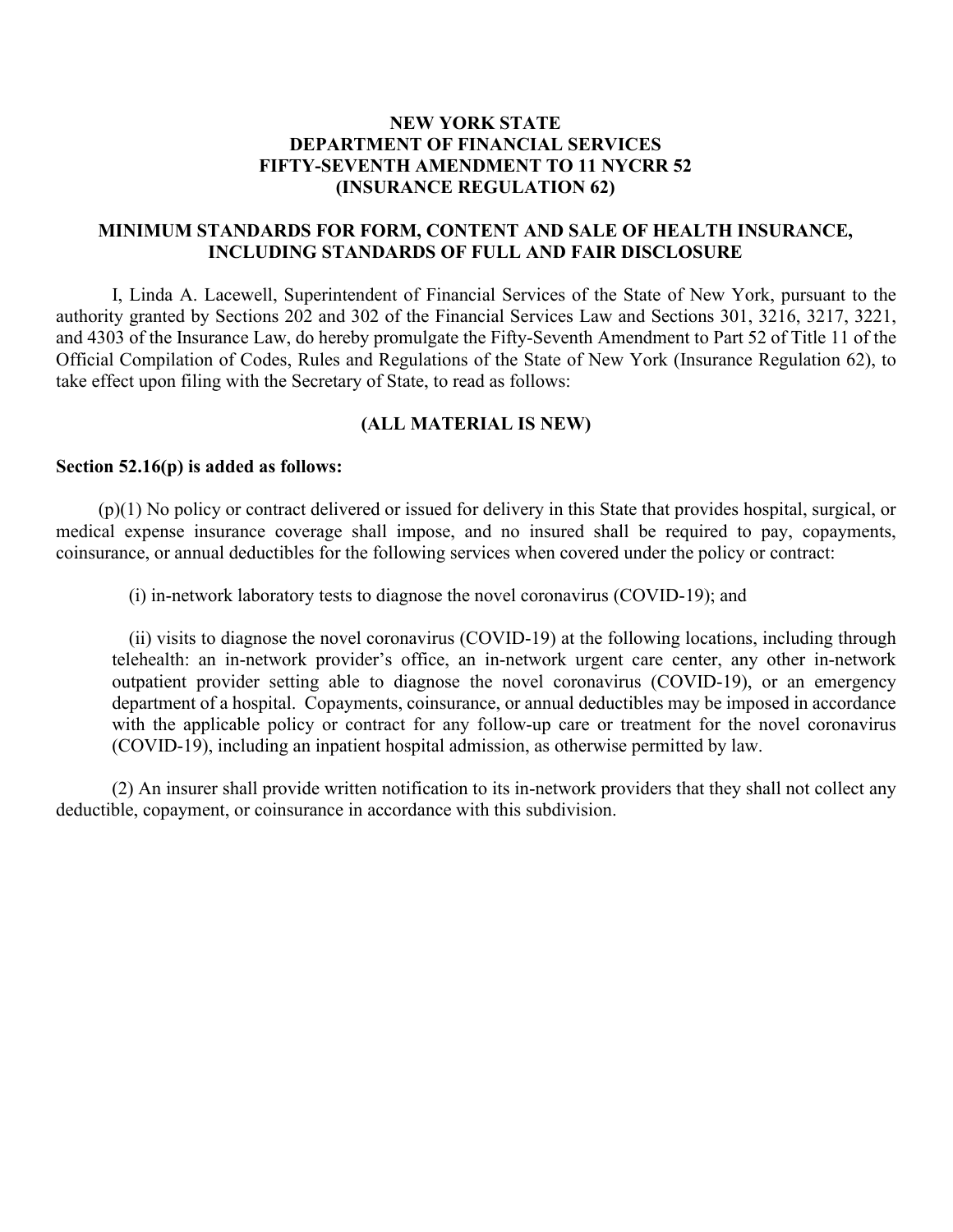## **Statement of the Reasons for the Emergency Measure Fifty-Seventh Amendment to 11 NYCRR 52 (Insurance Regulation 62)**

A novel coronavirus ("COVID-19") was first detected in China and had not been previously found in humans. There are thousands of confirmed cases in China, and an increasing number of cases are being confirmed worldwide. Cases of COVID-19 have been confirmed in the United States, including New York. The Centers for Disease Control advised that COVID-19 seems to be spreading easily and sustainably in communities in affected areas. Given the public health implications of an increasing number of cases, it is essential that cost-sharing not serve as a barrier to testing for COVID-19. This amendment prohibits health care plans that provide hospital, surgical, or medical expense insurance policies or contracts from imposing, and provides that no insured shall be required to pay, copayments, coinsurance, or annual deductibles for covered innetwork laboratory tests to diagnose COVID-19 and for visits to diagnose COVID-19 at the following locations, including through telehealth: an in-network provider's office, an in-network urgent care center, any other in-network outpatient provider setting able to diagnose COVID-19, or an emergency department of a hospital. Copayments, coinsurance, or annual deductibles may be imposed in accordance with the applicable policy or contract for any follow-up care or treatment for COVID-19, including an inpatient hospital admission, as otherwise permitted by law. The amendment requires every health care plan to provide written notification of the requirements of the amendment to its in-network providers in order to ensure that the providers do not require any insured to pay a copayment, coinsurance, or annual deductible that is prohibited from being imposed under the amendment. This notification should ensure that providers do not collect a copayment, coinsurance, or annual deductible at any time, including when the services are provided, which is typically when such payment is collected.

Since the situation regarding COVID-19 is constantly evolving as the virus spreads across the United States, including New York, and to ensure that cost-sharing does not serve as a barrier to testing for COVID-19, it is imperative that this amendment be promulgated on an emergency basis for the preservation of public health.

Inda a Lacusel

Linda A. Lacewell Superintendent of Financial Services

Dated: March 13, 2020